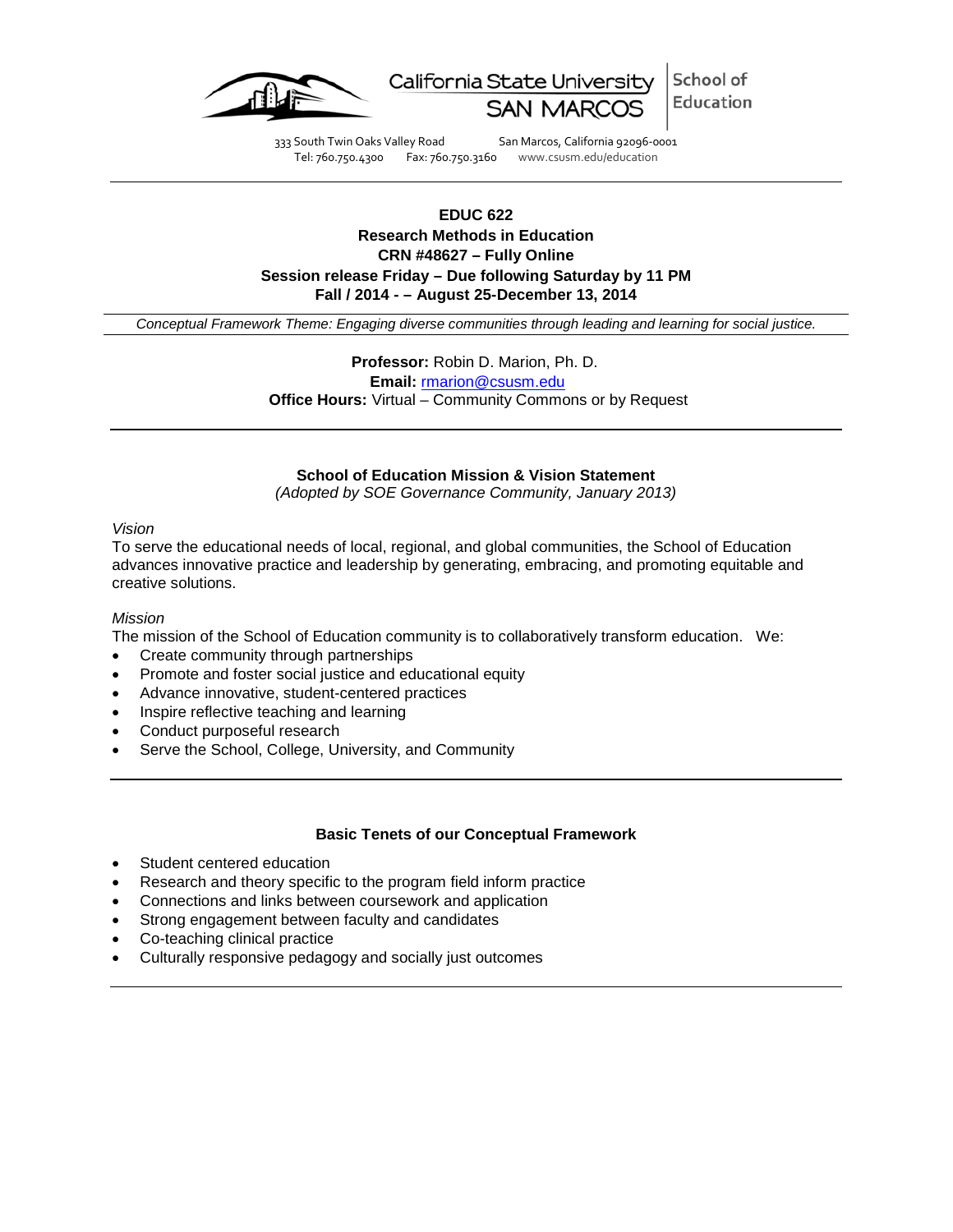# **COURSE DESCRIPTION**

# **Catalog Description - EDUC 622 (3) Research Methods in Education**

A core course designed to introduce educational practitioners to the fields of educational research and evaluation. Explores quantitative and qualitative methods of designing and conducting research and evaluation in the context of classroom settings. Further examines measurement, assessment, common statistical techniques, and methods for critiquing research and program evaluation studies

### **Further Detailed Description**

Course participants will explore quantitative, qualitative and mixed methods of designing and conducting research in the context of educational settings. We will examine common research practices, methods, and analytical strategies while developing a critical eye for high caliber research. While the course is designed to prepare Master's students for their culminating experience, it goes further to develop an inquiry stance toward educational practice and policy. We will explore ways to incorporate educational research into one's everyday practice.

This course facilitates development of research skills in order for class participants become confident creators of knowledge as well as discerning consumers of research. In addition to laying a foundation of knowledge in the area of research practices and procedures, students will apply that knowledge by conducting a mini-study of their own practice. Throughout the course students will write up a brief version of each of five research sections. This serves as practice for articulation of a Masters' research proposal and final report.

The mini-study may serve as a pilot for development of the final MA thesis or project for students who have identified a thesis/project focus, and in that case students need to consult with a Committee Chair. It is not the intention of this course to have students complete their Master's Thesis/Project during the semester, but each student will have a draft of a research proposal to discuss with a potential Chair if the mini-study topic becomes the eventual Master's topic, including an introduction, review of the literature and methodology, and a draft of the IRB Human Subjects Exempt form.

#### **Course Prerequisites**

Enrollment in a Master's Program

# **Course Objectives**

This course is designed to develop skills and knowledge about educational research practices followed by application of that skill and knowledge to an actual research mini-study. After completing this course participants should be able to:

- *Participate as a scholar in* **individual, small group and large group activities** relevant to critiquing, conducting, writing up, and publishing educational research, as developed in the **Scholarly Research Practices Assignment.**
- *Use systematic research practices and procedures* to identify an issue, craft a research question, search the literature, plan appropriate methodology, address Human Subjects concerns, collect and analyze data or outline a project and determine implications of a research study, as practiced in the practitioner research mini-study for the **Scholarly Research Practices Assignment***.*
- *Demonstrate expertise in one-on-one Peer Review* by responding to early of drafts of written work by peers, as learned through the **Peer Review Assignment**.
- *Employ a well-trained critical eye to critique published research* by looking into the credentials of a researcher, determining the impact of the research on the field, ascertaining if appropriate research procedures were employed, and discerning whether the conclusions made flow from the data presented, as developed in an Article Review for the **Peer Review Assignment**.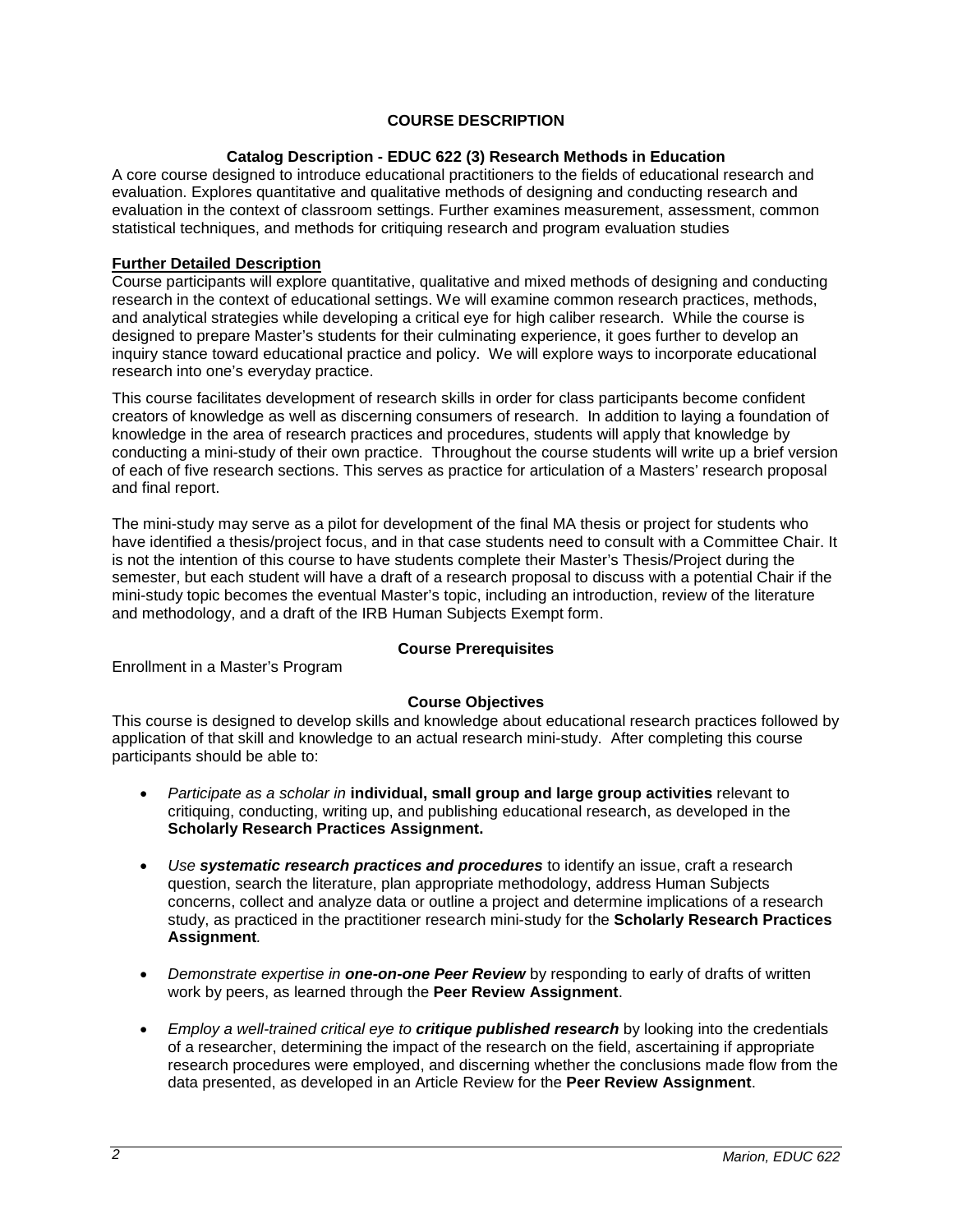- *Demonstrate knowledge of elements of a research write-up / article* and ways to articulate each element using APA format, as practiced in the **Writing Up Research Assignment.**
- *Write up research in a scholarly manner by describing the research process, findings or outcomes, and implications*, as practiced when writing a Research Article for a mini-study in the **Writing Up Research Assignment.**

# **Unique Course Requirements**

The class will be conducted online in its entirety and therefore requires development of skills using course management tools in Moodle. If personal technology does not meet required speeds/standards, students may need to update their hardware or software, or complete course sessions in on-campus technology laboratories. All or part of assignments will be shared in the online environment with some or all of the course participants.

# **Required Texts**

The textbooks are an important source of course content, and are an integral part of most sessions, so should be obtained prior to week one of the course.

Booth, W.C., Colomb, G.G. & Williams, J.M. (2008). *The Craft of Research, Third Edition*, Chicago, IL: The University of Chicago Press.

Hubbard, R.S. & Power, B.M. (2012). *Living the questions: A quide for teacher researchers*, 2<sup>nd</sup> Ed., Portland, Maine: Stenhouse Publishers.

Articles / websites / videos on various course topics are required reading/watching/browsing and will be linked in the course shell. Speak with the instructor about helpful reading strategies if assigned materials are taking too long, or if you need a reading accommodation.

#### **Recommended APA Text / Websites**

American Psychological Association*.* (2010). *Publication manual of the American Psychological Association, Sixth Edition.* Washington, DC: APA.

Most American Psychological Association (APA) style is accessible on the APA website at: <http://www.apastyle.org/index.aspx>

The Purdue OWL site is very rich in resources: <http://owl.english.purdue.edu/owl/resource/560/01/>

Cornell University Library offers formatting advice: <http://www.library.cornell.edu/resrch/citmanage/apa>

Various websites offer automated citation builders as well, but beware of the downloads that come with them, and double check the style and format to avoid errors.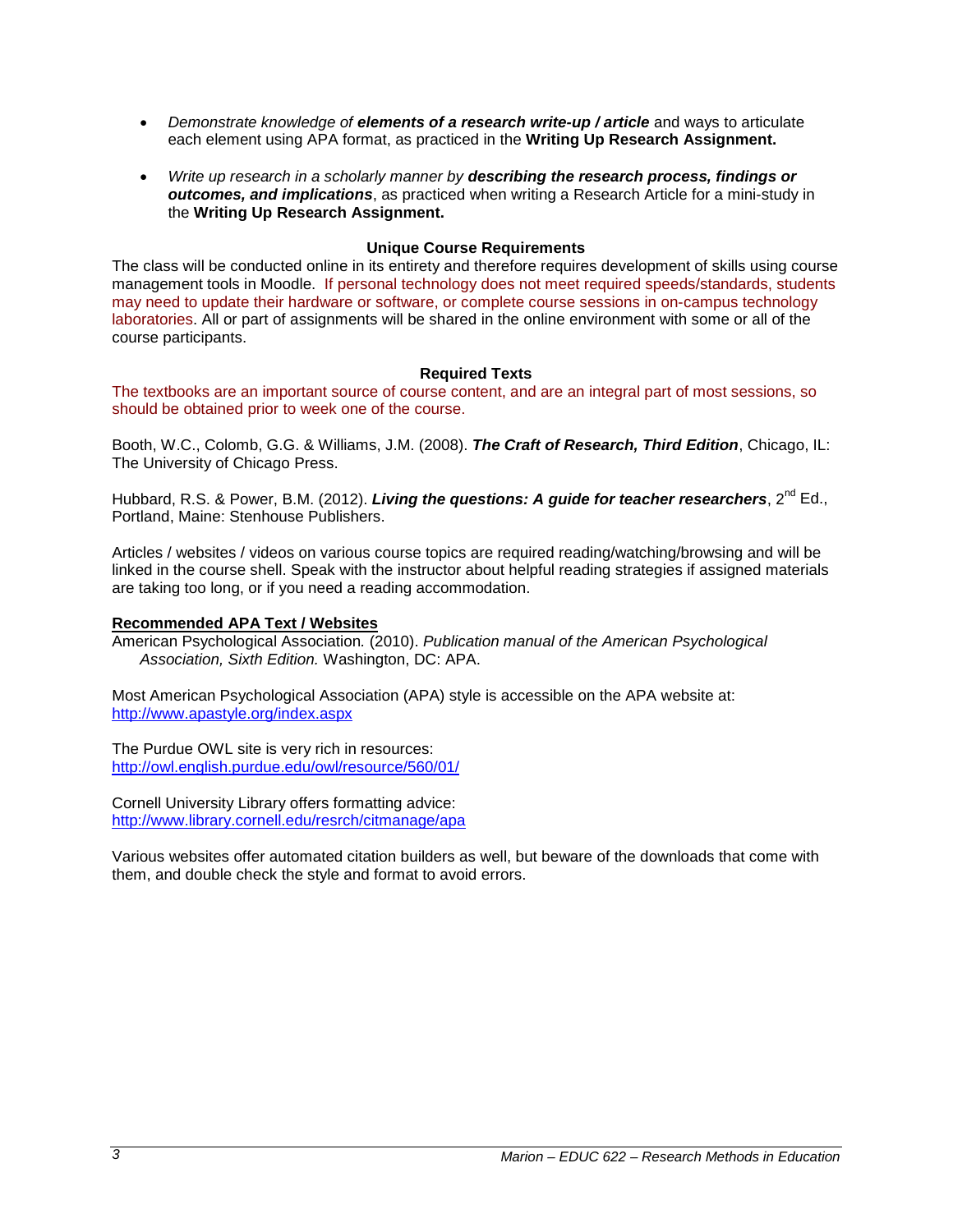### **STUDENT LEARNING OUTCOMES**

This Master's level research methods course is designed to increase awareness, knowledge and skills related to educational research from the perspective of a research practitioner and consumer. This understanding will arise from studying instructional dynamics of schools and the impact on teaching and learning. This will occur using structured activities in various groupings including: individuals, large/whole group and small groups to both learn about and apply systematic research practices. Class participants will have the necessary foundation for critiquing and systematically engaging in research to improve schooling and classroom practices toward eventually completing a Master's Thesis/Project. In addition it is a purposeful outcome that these skills and knowledge will go beyond the Master's work by developing in class participants an inquiring stance and critical eye for educational research to be incorporated into their practice.

Class participants who go on to leadership roles will be better prepared to use educational research to inform all decisions. Those completing the course will have the tools to make informed choices about future innovations in schooling, or participate in local school governance since they will be more effective consumers of research. The systematic research process is a way of making meaning in whatever future undertakings course participants may engage, as it is a fundamental skill that is applicable in multiple contexts.

### **GENERAL CONSIDERATIONS**

#### **School of Education Attendance Policy**

Due to the dynamic and interactive nature of courses in the School of Education, all candidates are expected to attend all classes and participate actively. At a minimum, candidates must attend more than 80% of class time, or s/he may not receive a passing grade for the course at the discretion of the instructor. Individual instructors may adopt more stringent attendance requirements.\* Should the candidate have extenuating circumstances, s/he should contact the instructor as soon as possible. *(Adopted by the COE Governance Community, December, 1997).*

#### **\*Instructor addendum to attendance policy:**

In an online environment there is flexibility in time and space, and therefore all course sessions must be completed. **Notify the instructor to negotiate modified deadlines for extenuating circumstances BEFORE missing activities/assignments**. Your voice and perspective are critically important to the learning of your classmates!

#### **Students with Disabilities Requiring Reasonable Accommodations**

Course participants with disabilities who require reasonable accommodations must be approved for services by providing appropriate and recent documentation to the Office of Disable Student Services (DSS). This office is located in Craven Hall 4300, and can be contacted by phone at (760) 750-4905, or TTY (760) 750-4909. Candidates authorized by DSS to receive reasonable accommodations should meet with their instructor during office hours or, in order to ensure confidentiality, in a more private setting.

#### **\*Instructor addendum to the accommodations policy**

Please discuss the need for accommodations with the instructor at the earliest possible time to ensure success in this course. As an instructor with a disability herself, she is enthusiastic about creating the best possible learning environment for students.

#### **All University Writing Requirement**

The CSUSM writing requirement will be met in three primary ways for this course. All Forum Posts are in a written/structured format and contribute to the writing requirement. The Article Review contains additional tightened text that is a part of the required 2500 words. The final 5 section Research Article rounds out completion of the writing requirement.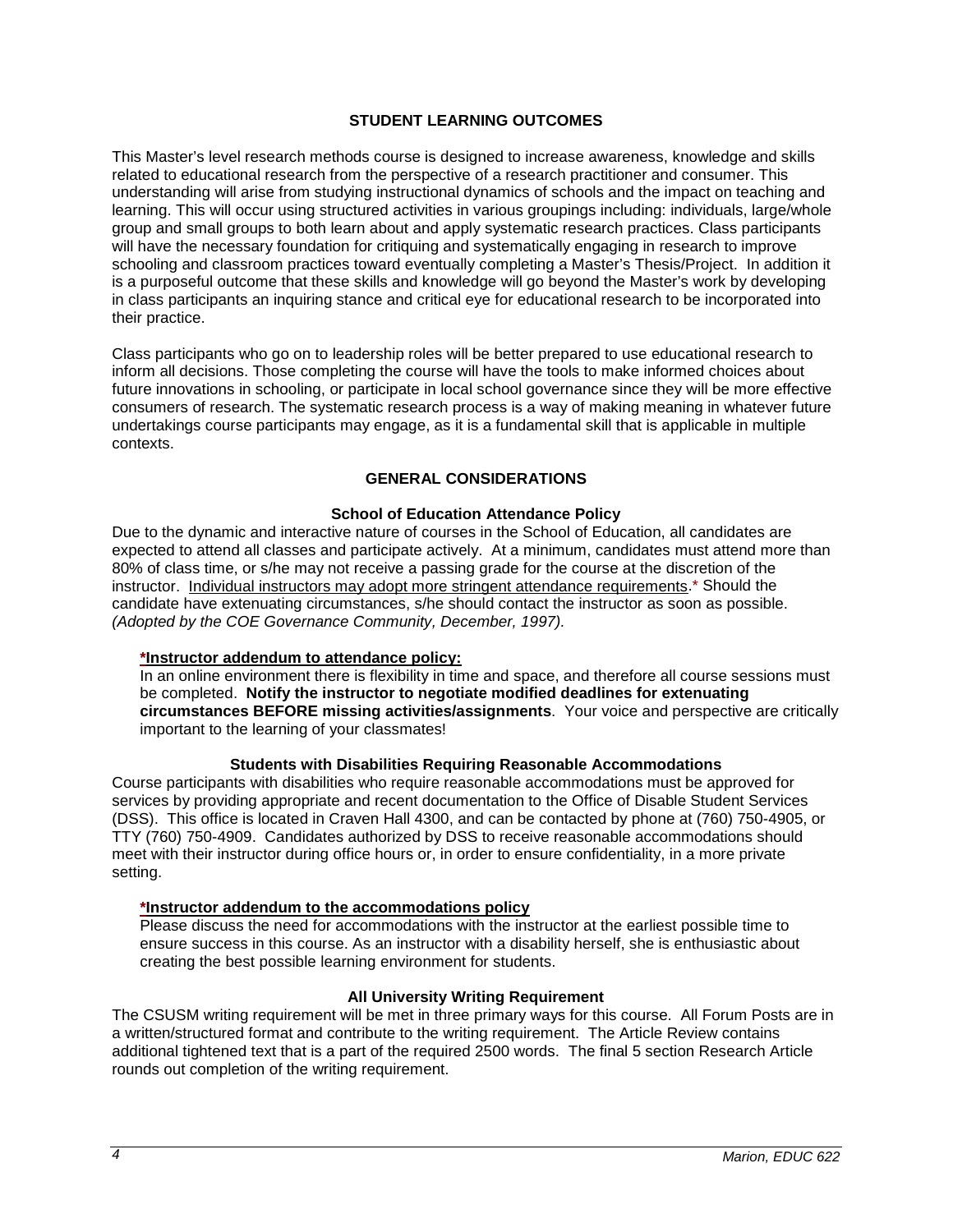### **CSUSM Academic Honesty Policy**

"Students will be expected to adhere to standards of academic honesty and integrity, as outlined in the Student Academic Honesty Policy. All written work and oral presentation assignments must be original work. All ideas/materials that are borrowed from other sources must have appropriate references to the original sources. Any quoted material should give credit to the source and be punctuated with quotation marks.

Students are responsible for honest completion of their work including examinations. There will be no tolerance for infractions. If you believe there has been an infraction by someone in the class, please bring it to the instructor's attention. The instructor reserves the right to discipline any student for academic dishonesty in accordance with the general rules and regulations of the university. Disciplinary action may include the lowering of grades and/or the assignment of a failing grade for an exam, assignment, or the class as a whole."

Incidents of Academic Dishonesty will be reported to the Dean of Students. Sanctions at the University level may include suspension or expulsion from the University.

### **Plagiarism**

As an educator, it is expected that each candidate will do his/her own work, and contribute equally to group projects and processes. Plagiarism or cheating is unacceptable under any circumstances. If you are in doubt about whether your work is paraphrased or plagiarized see the Plagiarism Prevention for Students website [http://library.csusm.edu/plagiarism/index.html.](http://library.csusm.edu/plagiarism/index.html) If there are questions about academic honesty, please consult the University catalog.

### **Use of Technology**

Course participants are expected to demonstrate competency in the use of various forms of technology (i.e. word processing, electronic mail, Moodle, use of the Internet, and/or multimedia presentations). Specific requirements for course assignments with regard to technology are at the discretion of the instructor. **Keep a digital copy of all assignments and posts as a backup in the event of a Course Management System malfunction (Moodle**). All assignments will be submitted online.

# **Electronic Communication Protocol**

Electronic correspondence is a part of a professional communication repertoire. As part of this coursework you may need to contact a professional colleague using an e-mail or online message of another sort. This form of communication has its own nuances and etiquette. For example, electronic messages sent in all upper case (or lower case) letters, with major typos, or slang may communicate more than you originally intended. Please be mindful of all e-mail and on-line discussion messages you send to your colleagues, to faculty members in the School of Education, or to persons within the greater educational community. All electronic messages should be crafted with professionalism and care. Things to consider: Would I say in person what this electronic message says? How might this message be misconstrued? Does this message represent my most professional self? If there is ever a concern with an electronic message sent to you, please talk with the author directly in order to correct any confusion.

# **COURSE REQUIREMENTS**

There is no substitute for actually jumping in with both feet and "doing" what you are learning, so we will be conducting a mini-study throughout the semester that enables us to both learn about and engage in the process of research simultaneously. Each of the three assignments moves us along in our research endeavor, and when all class activities are summed they will result in a completed mini-research study. For students who have decided on a Master's Project/Thesis topic the mini-study may serve as a pilot for that work. In the case it is a pilot, it is critically important to be in consultation with a chair for the culminating committee to craft final details. For students who have not yet chosen a topic or determined a committee chair, the mini-study serves as practice for a later culminating Master's study that results in either a Project or Thesis write-up.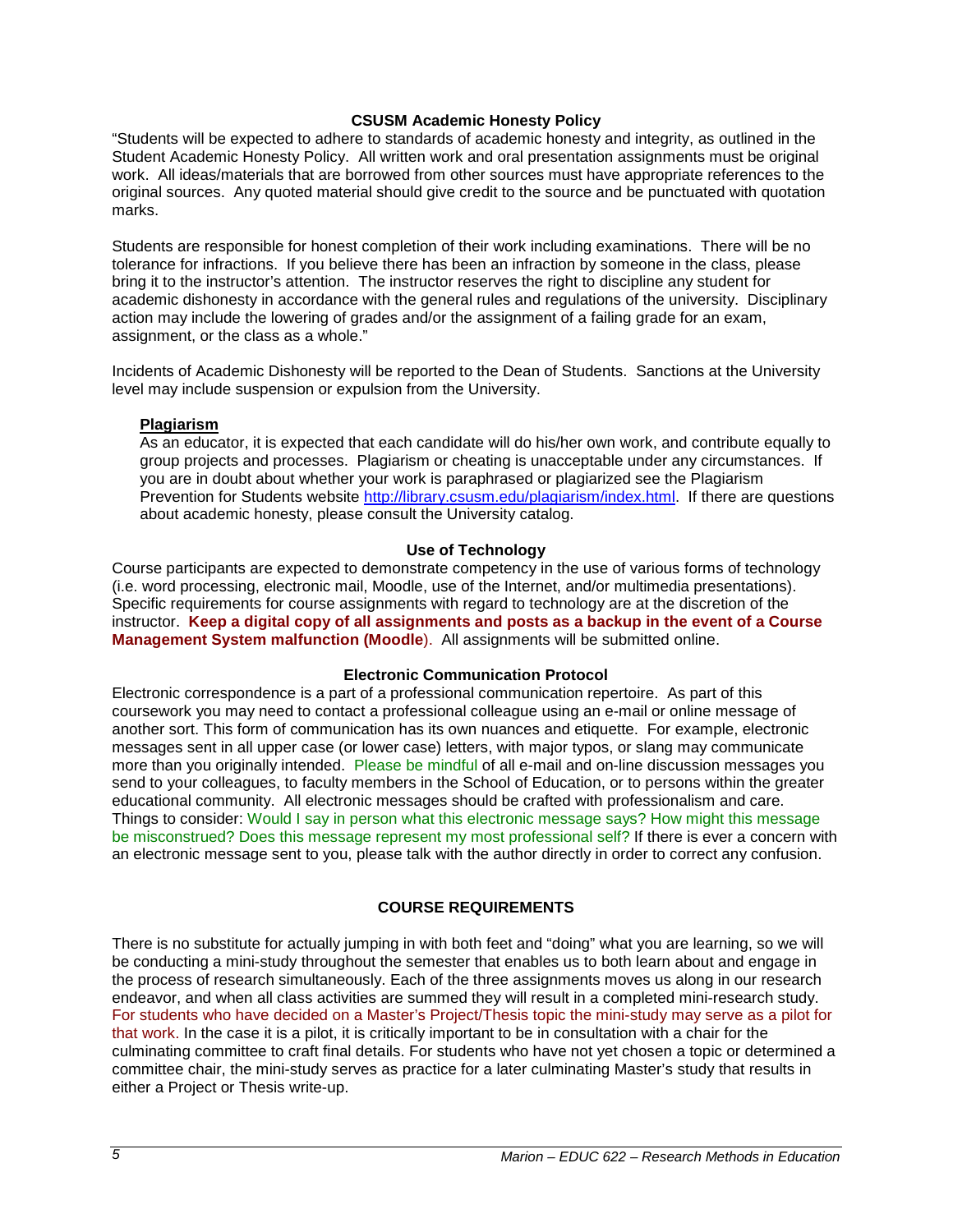The three assignments are:

**60 points – Scholarly Research Practices Assignment 60 points – Peer Review Assignment 60 points – Writing Up Research Assignment 180 points – Total Points Possible**

NOTE: As adjustments are made to the course in response to student learning needs, this total may vary, but each of the three assignments will still be one third of the final grade.

# **Time commitment details\***

National accreditation agencies set required course time standards, and allocate 9 hours per week for a three-unit course (3 in class, 6 outside class). It might be helpful to clarify that time commitment in an online environment, as the boundaries between 'in' and 'out' of class are somewhat blurred. Below is an allocation of times you should expect to spend in/outside of the online environment on various course activities as an individual, in small groups, and in large groups to complete this course successfully.

- **Individual approximately three hours/week**
- **Large groups approximately three hours per week**
- **Small group approximately three hours per week**

*\*Please note the times allocated for completion of activities at each level of engagement are maximum times - some students may need less time to complete course activities. If you are noticing that you need more time, please contact the instructor for time management strategies and/or course adjustments. Please do not spend time beyond the hours per week indicated!*

# **Suggested Pacing Guidelines**

As we rethink the boundaries between 'going to class' and completing 'outside of class' work, we look to students who are successful learning online to see how we might make the most of this course. Students who learn effectively in the online learning environment report that they break work into shorter chunks throughout the week, rather than a larger chunk on one or two days. Students who have the most success report logging in for an hour or so a day throughout the week, or working in two hour blocks three or more times a week.

While there are technically three assignments for this course, *each assignment will be completed in a series of steps throughout the semester*. This multi-step strategy offers opportunities for multiple drafts, feedback from peers and the instructor, and a gradual completion process rather than three stress points during the semester. It does, however, mean that *every week some work will be due*.

Since classmates depend upon one another for Large and Small Group activities as well as session completion, and activities at each level build on the prior levels, suggested guidelines for completing various session activities are offered to maximize success in the course as well as deepen the dialogue among class participants. Course participants are encouraged to complete activities on the early side, and should plan to log in multiple times during the week for maximum learning and success in the course.

Generally **sessions will be released each Friday to be completely finished eight days later, on the following Saturday,** with *typical* **recommended completion days/deadlines as follows**:

# **Recommended completion days as follows**:

- *Individual activities* **– Fri-Sun**
	- o Session preparation by Sun 11 PM (48+ hours after release) and
- *Large group activities* **– Sun-Tue**
	- o Initial post by Sun 11 PM (48+ hours after release),
	- o Follow up posts by Tue 11 PM (96 hours+ after release)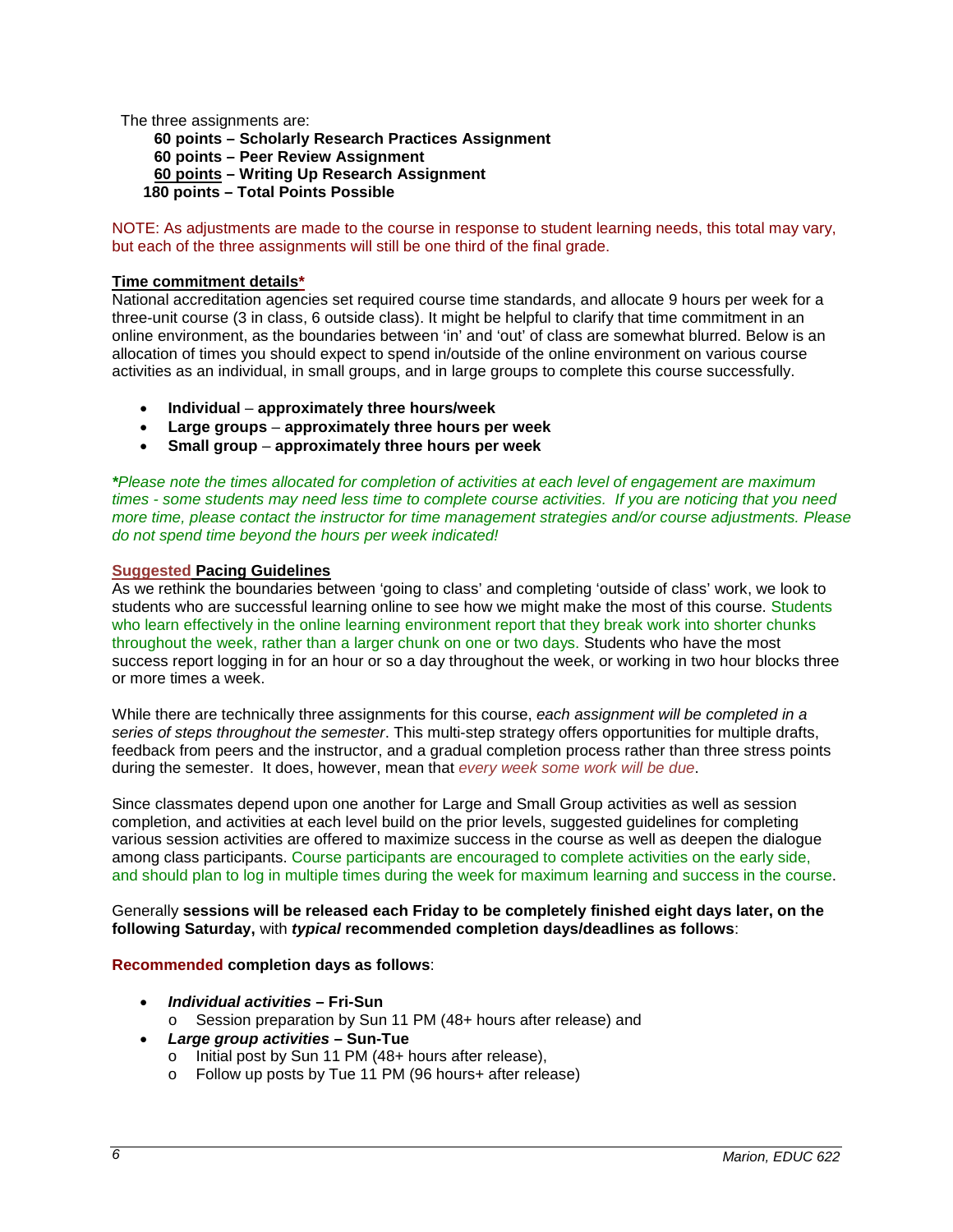- *Small group activities* **– Tue-Thu**
	- o Initial post by Tues 11 PM (96 hours+ after release),
	- o Follow up posts by Thu 11 PM (144 hours+ after release)
- *Individual activities* **– Thu-Sat**
	- o Assignments/reflection/self-evaluation/course format feedback by Sat 11PM (192 hours after release)

From time to time the order or nature of the session activities varies, and therefore recommended **due days vary** as well for a particular session, activity or assignment, so **follow session instructions carefully**.

*Note that the release dates for a new session overlap the due date for the previous session by one day.* This intentional overlap is designed to maximize flexibility of timing to accommodate many different student schedules.

### **Course Assignment Details**

### **60 points – Assignment One: Scholarly Research Practices**

- *20 points* **Individual:** This level of engagement involves session preparation and reflection, which contributes to assignment construction. **This investment of time is critical to success in the course**. Preparation involves reading/watching to prepare for session activities. Reflection involves searching, thinking, reflecting, and writing about *a research topic using appropriate conventions*. You will also have opportunities to reflect on *your development as an educational researcher* by evaluating your level of engagement, quality of interaction, and commitment to accepted research practices. Individual efforts are captured in a number of ways but primarily through entries in a **reading response, reflection journal or a course check-in response for 2 points per week, as well as completion of assignments.**
- *20 points* **Large group (typically whole class):** This level of engagement involves joining a dialogue about issues, processes and practices of education research. **Discussion forums** typically involve an initial post in response to a prompt, with follow up posts in response to classmates with guidelines.

Forum prompts are structured in a way that requires concise responses rather than streams of consciousness. It will be necessary to **revisit the large group forum several times throughout the week to read through posts made before and after yours to follow the discussion.** The dialogue is captured in a number of ways but primarily through **large group forum posts and responses worth 2 points per week. Thoughtful participation in course discussions is a key part of this online learning environment.**

• *20 points* – **Small group (typically two-four students):** This level of engagement functions as a debriefing, and peer feedback area each week. Peer interactions in small group collegial dialogue is an important part of sifting through course material for the week and considering multiple perspectives on education research through sharing your own work. **Your active participation is critically important, and group consensus may be required.** Small group interactions are captured in a number of ways but primarily through **small group forum posts / responses worth 2 points per week, and through peer review assignments.** 

Course participants are encouraged to complete activities as early as possible in the week. The large / small / individual levels of engagement are designed to teach/develop skills relevant to becoming an accomplished producer and consumer of educational research. As adjustments are made to tailor coursework to student learning needs, relative numbers of points at each level of engagement may vary, and each week may include one, a few or all levels.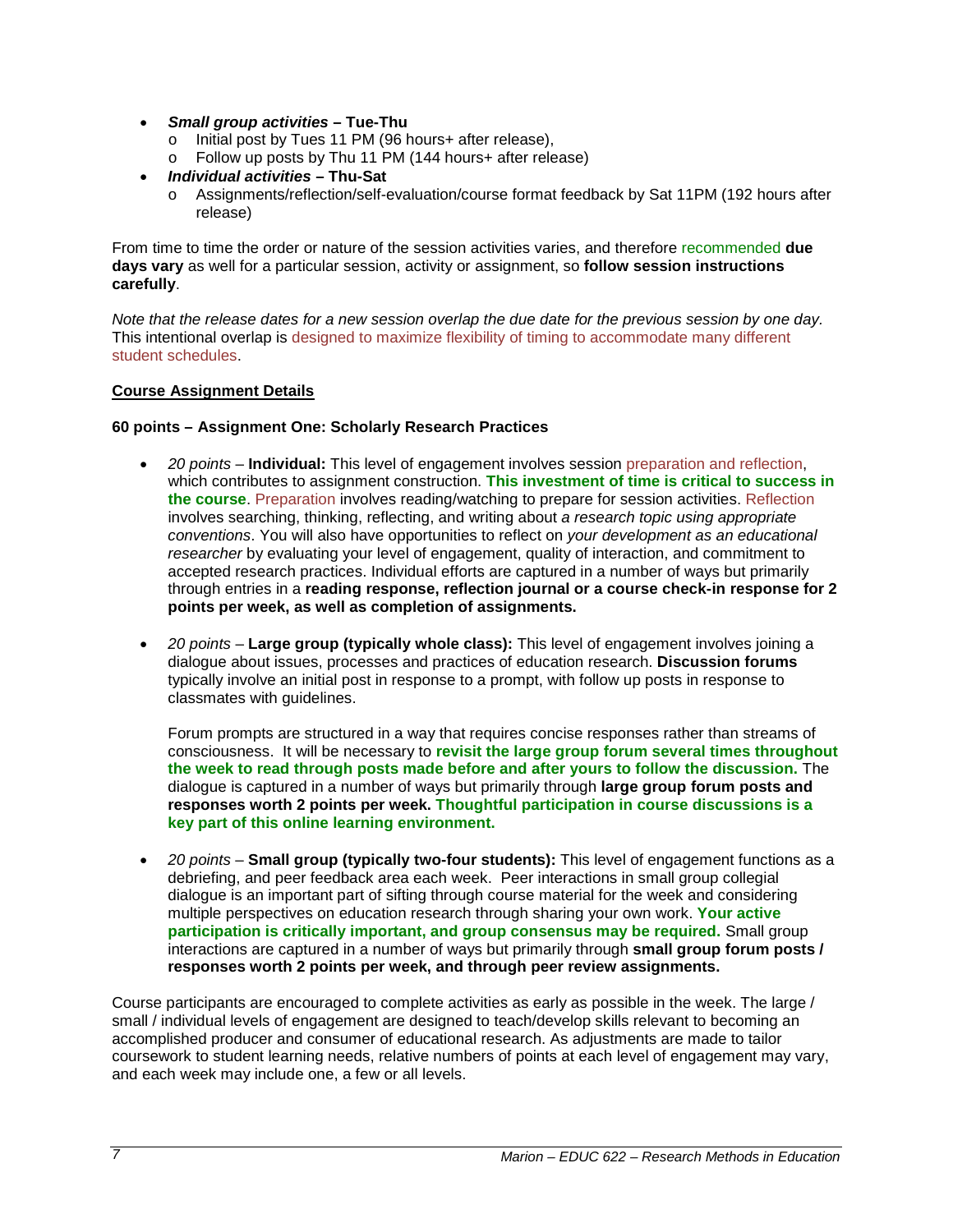There are several types of participation, and you should be aiming for Type 5 during each session activity to earn full credit, while trying to avoid being Type 1.

# **Example levels of Scholarly Participation include:**

### *Type 5: The interested/engaged citizen* – You:

- Leave class sessions wondering (pondering / uncertain / surprised / speculating / questioning / struck / stuck / amazed / caught up, etc.) and excited about your contributions to the dialogue and how those of others impact your thinking
- Challenge other group members (small and large) respectfully
- Ask insightful questions
- Make contributions that extend the class readings/viewings/events/issues
- Refer to specific lines in the text and relevant classroom experiences when appropriate
- Participate regularly and feel a sense of belonging with the group (inclusion with them, responsibility for them)
- Share the collective spaces, neither dominating nor intimidating others nor remaining in the shadows
- Are well prepared by thorough reading and thinking BEFORE joining the group
- Demonstrate clear evidence of engagement, critical friend skills, comments based on specific reliable sources, and provide a reflective interface with all course readings / viewings / browsings.

### *Type 4: The responsible student* – You:

- Leave class wondering (pondering / uncertain / surprised / speculating / questioning / struck / stuck / amazed / caught up, etc.) and glad you thought of something to contribute, determined to have a deeper contribution next time, but pleased that contributions of others helped push you to think
- Ask questions, often for clarification rather than to probe or deeply understand
- Make contributions that are related to the readings
- Refer to text and experiences in contributions most of the time
- Participate regularly
- Share collective space, neither dominating nor intimidating nor remaining in the shadows
- Are prepared by reading and thinking BEFORE joining the group
- Show evidence of engagement, some critical friend skills, most comments you offer are based on reliable sources that are usually indicated, and include thoughtful interaction with most course readings / viewings / browsings.

#### *Type 3: The caught up in the moment student* – You:

- Leave class wondering (pondering / uncertain / surprised / speculating / questioning / struck / stuck / amazed / caught up, etc.) thanks to the contributions of others
- Contribute your perspective based on experience but not informed by readings, a more "in the moment" response to others' comments
- Sometimes participate, sometimes not
- Sometimes prepare, sometimes not
- Show some evidence of engagement, a few critical friend skills, some comments based on mostly reliable sources that are sometimes mentioned, others are mostly opinion not backed up, and there is an indication that some of the course readings / viewings / browsings have been done.

# *Type 2: The anonymous spectator* – You:

- May or may not leave class wondering (pondering / uncertain / surprised / speculating / questioning / struck / stuck / amazed / caught up, etc.) thanks to the contributions of others
- Ask yourself insightful or probing questions; engage yourself in thought
- Attend and listen attentively to others' contributions and may find them interesting
- Do not regularly contribute to the group, and may not know group members very well
- Prepare in a hit and miss way, and you strive to do better but are a bit hasty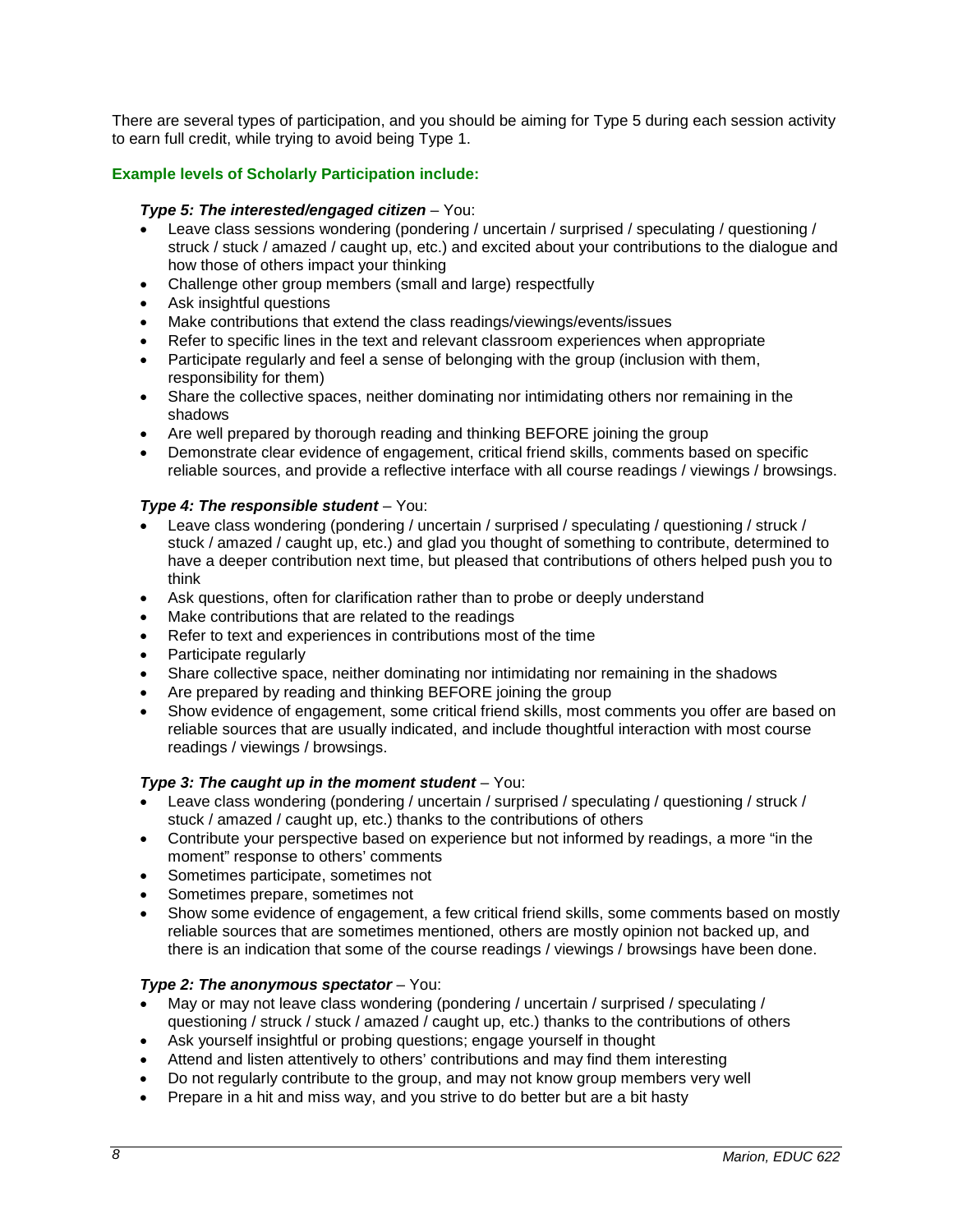• Occasionally engage, with rare use of critical friend skills, comments mostly consisting of thinly informed opinion, and only an occasional sign that a course reading or two has been completed.

# *Type 1: The outsider* - You:

- Sometimes join the groups, sometimes not
- Arrive late, Leave early
- Drop in and out
- Log in then walk away from the computer, or begin to multi-task checking in infrequently
- Feel disengaged (for a variety of reasons), not included, not responsible to the group
- Assume it is someone else's fault you are not engaged
- Are absent, frustrated, focused on your own needs without regards to classmates; make a rare contribution to class, are rarely prepared, and are not exhibiting good scholarly research skills.
- **Students operating at this level of engagement will not pass the Scholarly Research Practices Assignment**

# **60 points – Assignment Two: Peer Review**

Peer review in educational research refers to screening of submitted proposals or manuscripts, and encourages authors to meet accepted standards of their discipline. It is designed to prevent dissemination of irrelevant findings, unwarranted claims, unacceptable interpretations, and personal views. Publications that have not undergone peer review are likely to be regarded with skepticism by scholars and professionals.

An important part of conducting educational research is development of a critical eye for quality and reliability of text, a process that forms the underpinning of Peer Review. In this course we will explore the process of peer review in two ways: by serving as 'critical friends' to classmates as they write up their mini-study and prepare an IRB form, and by reviewing a published article.

- *40 points (8 points / each of 5 reviews) –* **Review of classmates' written drafts of text**
- • *5 points –* **Self evaluation of mini-study research article**
- *15 points* **Review of a published research article**

**Review of classmate's written text** – This activity is equally important for developing the reviewer's critical eye as for providing helpful suggestions for a peer. Peer review is an important skill of an education researcher. **Five times during the semester** students will provide focused feedback to a classmate on drafts of various assignments using Peer Review strategies on: four draft sections of a research write up (1, 2, 3, 4/5), and an Institutional Review Board (IRB) practice form. **Peer feedback forms** will be provided to facilitate development of an accomplished critical eye. In addition to suggesting ways to improve for a peer, you will reflect on your own development as a peer reviewer. Scoring guidelines will be provided. **Time is of the essence** when responding to classmates' text, so negotiate due dates with your partner peer reviewer to meet the needs of each author.

Grades for the Peer Review assignment are determined according to a Rubric attached in Peer Review sessions and in the course header.

*Self-evaluation –* you will reflect on your work writing up your mini-study, and turn your discerning critical eye toward a critique of the article you wrote about your mini-study. A form is provided for the selfevaluation, and the grade is based on the thoughtful and honest appraisal of each element of your research article.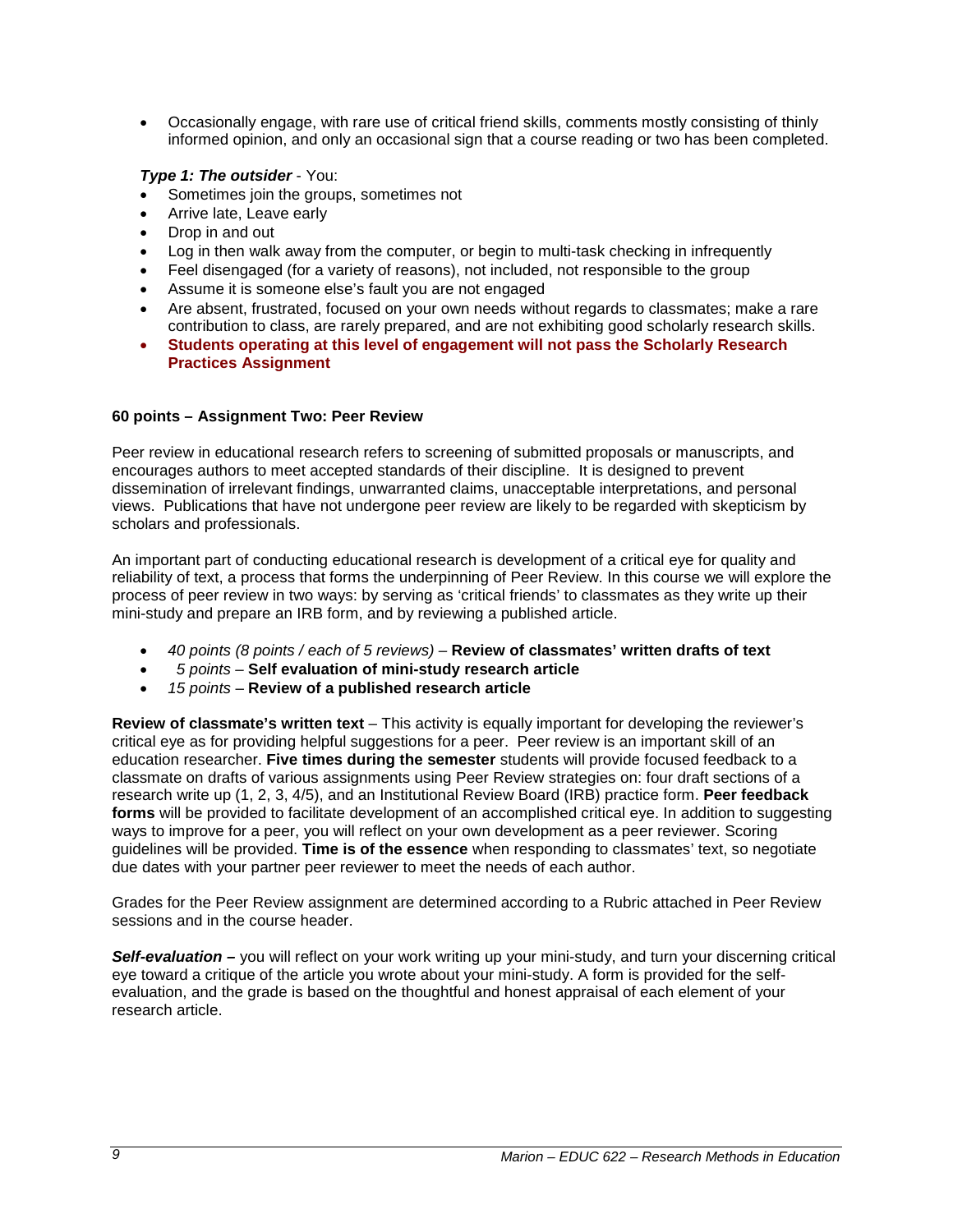*Review of a published research article* – Research does not occur in a vacuum, so an important part of your educational research learning process will involve searching for, reading, and assessing the caliber of published research for its relevance to your study, your practice more generally, and the field of education. Throughout the semester we will learn to critically examine the quality of the research behind an article.

Article Review elements include the following:

- *Review introduction*: Bibliographic citation, article content overview, authorship, audience, impact using Social Sciences Citation Index
- **Body of Review:** analysis of each element of a research article o Introduction (research problem/relevant literature).
	- o Introduction (research problem/relevant literature),<br>
	o Methodology (clarity, appropriateness, validity/relial
		- Methodology (clarity, appropriateness, validity/reliability, ethical considerations, quality of analysis),
		- o Results / Findings (clearly presented, backed with evidence),<br>
		o Discussion / Conclusion (alignment of findings and conclusion
		- Discussion / Conclusion (alignment of findings and conclusions, placement within findings of other studies, appropriate recommendations, limitations)
- *Review conclusion*: Reflection on the article's alignment with reader needs, timeliness, cultural sensitivity, omissions/errors, level of insight, structure appropriateness, lack of bias, level of ethical research practices, etc.
- *Nature of the document*: Answer the questions, "Is this a research article? Why or why not?
- *Quality of writing*: Ranking the caliber of writing, clarity and freedom from errors
- *Article Reviewer Self-evaluation:* Using the Scholarly Critical Friend rubric, rank yourself as a reviewer

Grades for the Article Review will be based on the degree to which the guidelines have been met as described in assignment guidelines located in the session.. This Article Review will also be evaluated using the GWAR Rubric, located on the following website, along with general information about the requirement:

[https://www.csusm.edu/policies/active/documents/graduate\\_writing\\_assessment\\_requirement.html](https://www.csusm.edu/policies/active/documents/graduate_writing_assessment_requirement.html)

GWAR refers to the Graduate Writing Assessment Requirement, and must be completed before a graduate student advances to candidacy. This requirement can be met by an acceptable standardized test score (e.g. GMAT or GRE) or by a paper that receives a passing score. For Article Reviews that are close but not quite passing, the mini-study Research Article will also be considered as part of GWAR passage. Please visit the website for further details.

# **60 points – Assignment Three: Writing Up Research Assignment**

All semester we will be going through the steps of the systematic research process and engaging in dialogue about our thinking and practice as we complete a mini-study. In this assignment, completed throughout the 15 weeks, we will articulate that process in writing by developing an abridged version of each of the five sections of a research report/article. This mirrors the process of writing up the Master's Thesis or Project. Two elements make up this assignment:

- 50 points Writing Research Article in 5 sections, 10 points for section one, 15 points each for section 2-3; 10 points for section 4/5
- 10 points Completing Human Subjects, CSUSM Institutional Review Board (IRB) exempt form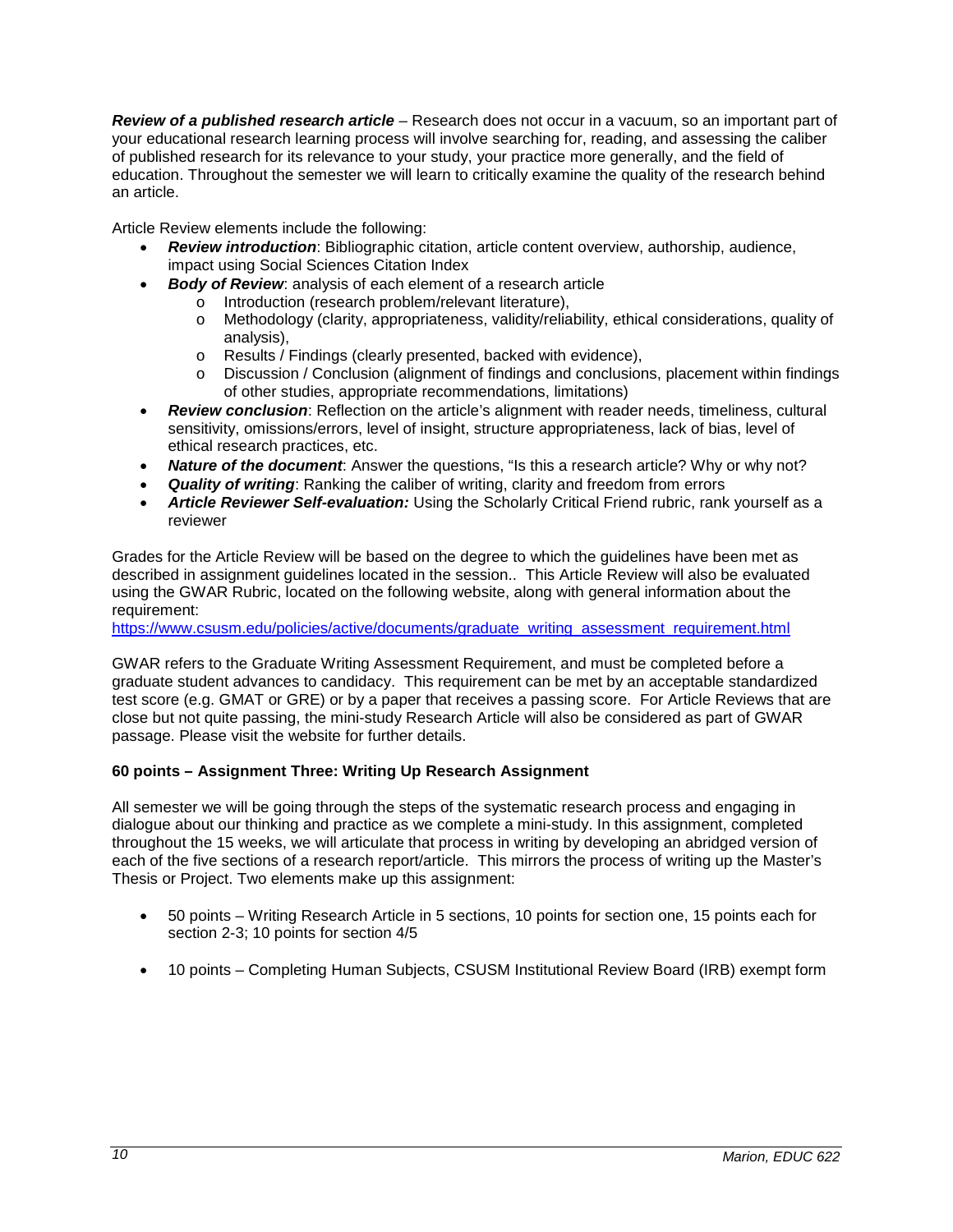*Research Article –* You will document your mini-study process and findings or resulting project outline in a 5-part Research Article format through multiple drafts. Each section of the article will evolve from our weekly individual, small group and whole group activities into a 1-2 page section that includes the key elements for a Master's project or thesis write-up. Early drafts of each section will be peer reviewed by classmates. The sections are as follows, although they may go by a variety of names:

- *Introduction* Statement of Problem and Research Question
- *Literature Review* Theoretical Framework that clarifies lenses through which your research will be conducted, perspectives you will consider, and gaps that led to your study
- *Methodology* Plans for undertaking the research with regards to who / what / when / where / how things will be collected, analyzed, displayed
- *Findings/Outcomes*
	- o If a thesis write-up will be the culminating Master's option Data analysis assertions backed by evidence using various data display strategies for thesis style findings;
	- o If a Project is the culminating Master's option Outline of work to be completed (e.g. curriculum development/guidebook/webpage, etc.)
- *Implications/Conclusions* The "So What?" of the research endeavor, including implications, limitations, and further questions that arise from the study
- *Human Subjects / IRB form* Once the second draft of the first three sections (which form a research proposal) are complete it is time to fill in a Human Subjects form. This is required as part of the research process for your Master's, and must be approved by the Institutional Review Board (IRB) when you are completing your culminating Master's work. In this class we will be only practicing form completion and will not submit it to the IRB. You will work with your Chair when the time arises to prepare the appropriate form.

Depending upon the research endeavor, researchers must use the Full, Expedited or Exempted research forms. This process ensures that any human beings studied are safe from harm or exploitation. After completing several training modules, you will practice completing the Exempt form, answering all questions in accordance with the requirements of that form. Those who have settled on a research topic and determined with their Chair that they need the expedited form may substitute its completion for this part of the assignment if desired. Speak to the instructor about that option.

A scoring rubric will be provided in the session in which you complete the form. If you download the form with a Macintosh computer, be sure to follow the Special Instructions for Mac users provided on the website. Forms are available at:<http://www.csusm.edu/gsr/irb/forms.html>

# **Grading Standards**

The grading scale is out of a total possible of 180 points.

**NOTE: As adjustments are made to the course in response to student learning needs, this total may vary, but each of the three assignments will still be one third of the grade.**

| A  | $167 - 180$ | $93 - 100%$ |
|----|-------------|-------------|
| А- | $162 - 166$ | $90 - 92%$  |
| B+ | $157 - 161$ | $87 - 89%$  |
| в  | $149 - 156$ | $83 - 86%$  |
| в- | $144 - 148$ | $80 - 82%$  |
| C+ | $139 - 143$ | $77 - 79%$  |
| C. | $131 - 138$ | $73 - 76%$  |
| C- | $126 - 130$ | $70 - 72%$  |
| D+ | $120 - 125$ | 67 – 69%    |
| D  | $113 - 119$ | $63 - 66%$  |
| D- | $108 - 112$ | $60 - 62%$  |
| F. | < 108       | < 60%       |
|    |             |             |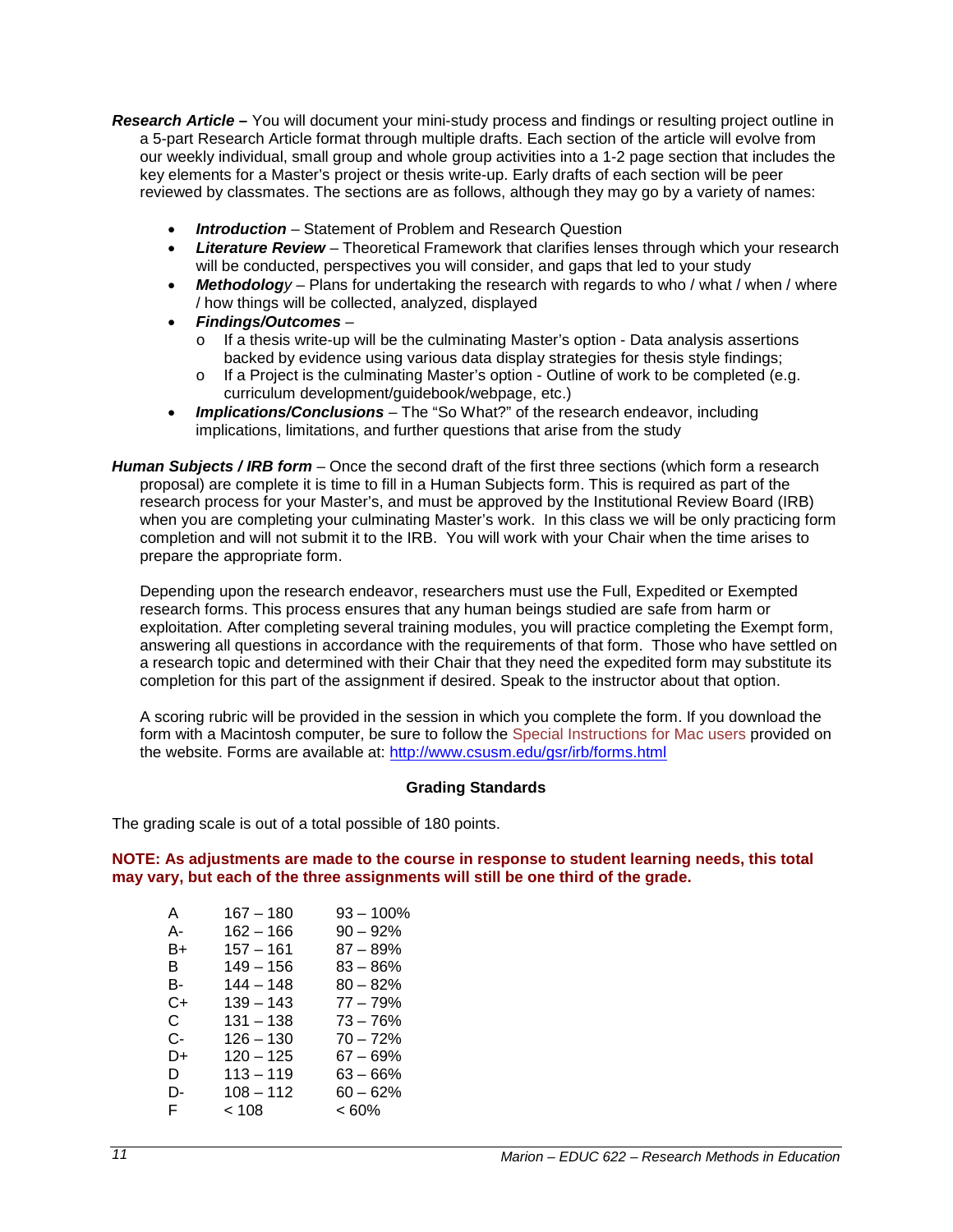# **Tracking Progress**

Use the Grades tool in the left column of Moodle to track your progress in the course. Grades will be continuously updated throughout the semester.

# **Policy on Late Work**

All session activities and assignments should be completed and submitted into Moodle. In the event of an emergency situation notify the instructor and request an extended deadline. Extensions are not automatic. Late assignments may be docked up to 10% per day late.

# **Some Tips for Online Success**

- **Receiving too many emails? Use "unsubscribe" settings** in your profile to eliminate having all postings being emailed to you
- **Ask a lot of questions**. No question is silly, but suffering in silence IS silly! Ask classmates or ask the instructor – we are all here to help! Use the Community Commons for questions and answers (in course header)
- **Problems with technology? Use the Student Help Desk** right away! They are **available by phone, email and on the bottom floor of the library through the doors facing Craven Hall, 760.750.6505, or sth@csusm.edu.**
- **Pace work online throughout the week** the most successful online students log in most days of the week for an hour +/- to complete sessions in small bites rather than at one sitting
- **Students who try to complete whole sessions in one sitting near the end of the week struggle in this course**.
- **Read all instructions thoroughly, watch all course videos/mini-lectures, complete all assigned readings**
- **Complete sessions systematically**, keeping track of work completed, and what is left to do
- Activities in each session are built on prior activities in the same session as well as activities from earlier sessions, so **be sure to complete activities in order** as much as possible
- **Stay connected to classmates/instructor** using course mail, course commons, chat or request a phone call
- **Make assignments work for you** let the instructor know of specific learning goals you have to be sure you reach them through adjustments of sessions / assignments
- **If sessions are taking too long, immediately contact the instructor** who will make adjustments! Do not suffer in silence!
- **Keep up with course sessions** it is hard to catch up once you get behind
- **Engage fully and enthusiastically in all course sessions** come to learn!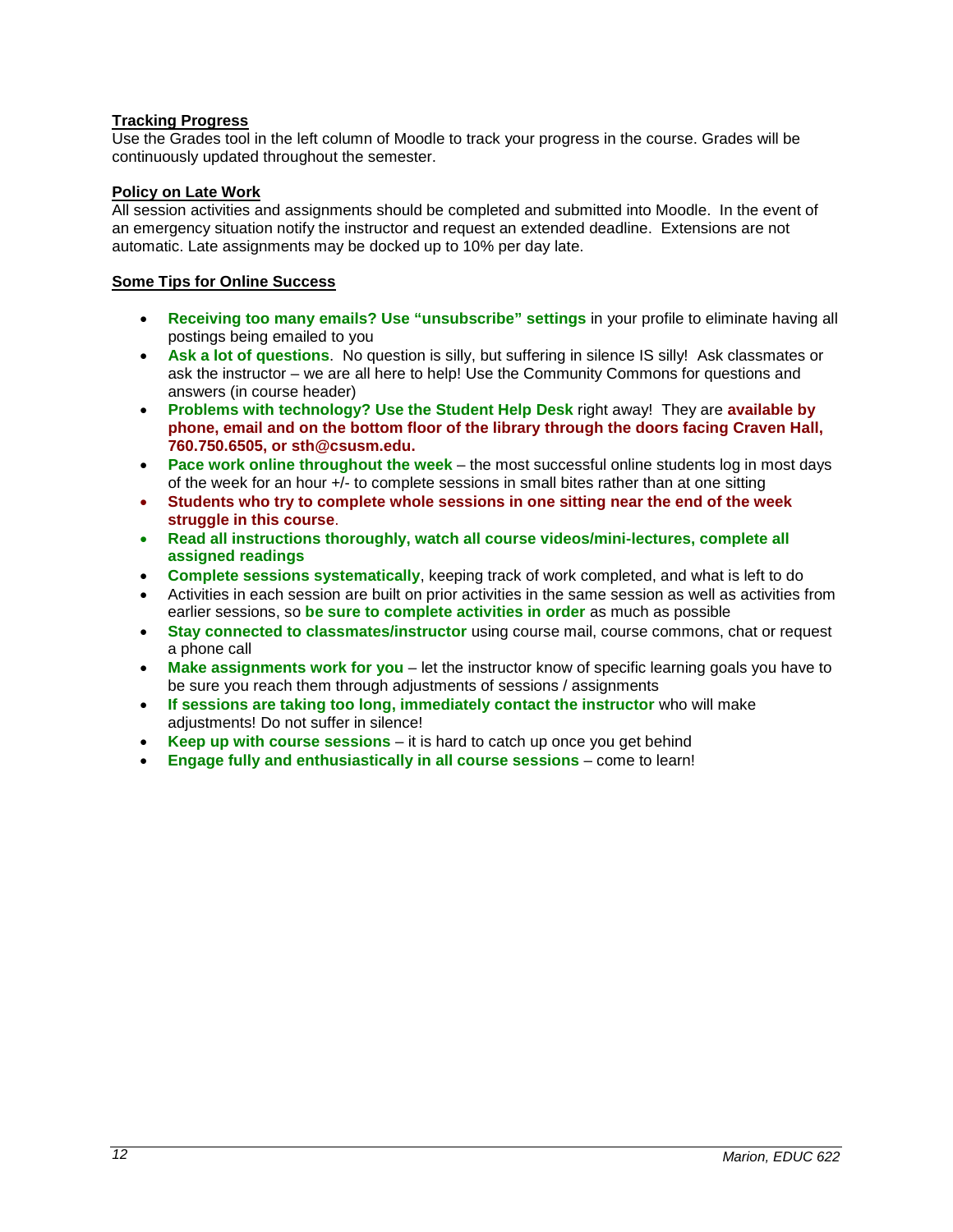### **TENTATIVE SCHEDULE/COURSE OUTLINE Subject to Change as needed**

*\*During each week students work individually, in large groups, and in small group forums. All sessions involve reading/watching session materials and responding. Only additional assignments will be listed under "Assignment" so be sure to read all session instructions carefully.*

| <b>Date</b>               | <b>Topic</b>                                                                                                                                                   | Reading/Assignment (see * above)                                                                                                                                                  |
|---------------------------|----------------------------------------------------------------------------------------------------------------------------------------------------------------|-----------------------------------------------------------------------------------------------------------------------------------------------------------------------------------|
| Session 0<br>$8/15 - 23$  | How does learning to be an<br><b>Educational Researcher work in an</b><br>online environment?<br><b>Course process and expectations</b>                        | Practice course activities<br>Review syllabus<br>Update hardware and software<br>Order/obtain textbooks                                                                           |
| <b>SESSION</b>            | <b>PREPARING THE</b><br><b>RESEARCH PROPOSAL</b>                                                                                                               |                                                                                                                                                                                   |
| Session 1<br>$8/22 - 30$  | What counts as education<br>research?<br><b>Articulating problems/issues</b>                                                                                   | CR Chapter 1<br>LQ Chapter 1<br>Article linked in Session 1                                                                                                                       |
| Session 2<br>$8/29 - 9/6$ | Where does a research question<br>come from? From problem to<br>question<br>Section One -<br><b>Statement of Problem/Question</b><br><b>Section One Rubric</b> | <b>CR Ch 2-4</b><br>LQ Ch <sub>2</sub><br><b>Research Article Draft 1 Section 1</b><br>Peer Review of Draft 1 Section 1<br>Revise Section 1 after Peer and Instructor<br>Feedback |
| Session 3<br>$9/5 - 13$   | Am I the only one with that<br>question?<br><b>Locating and evaluating sources</b><br><b>Visiting Education Librarian</b>                                      | CR Ch 5 & 6, and p 283-311<br>Sources 1-4                                                                                                                                         |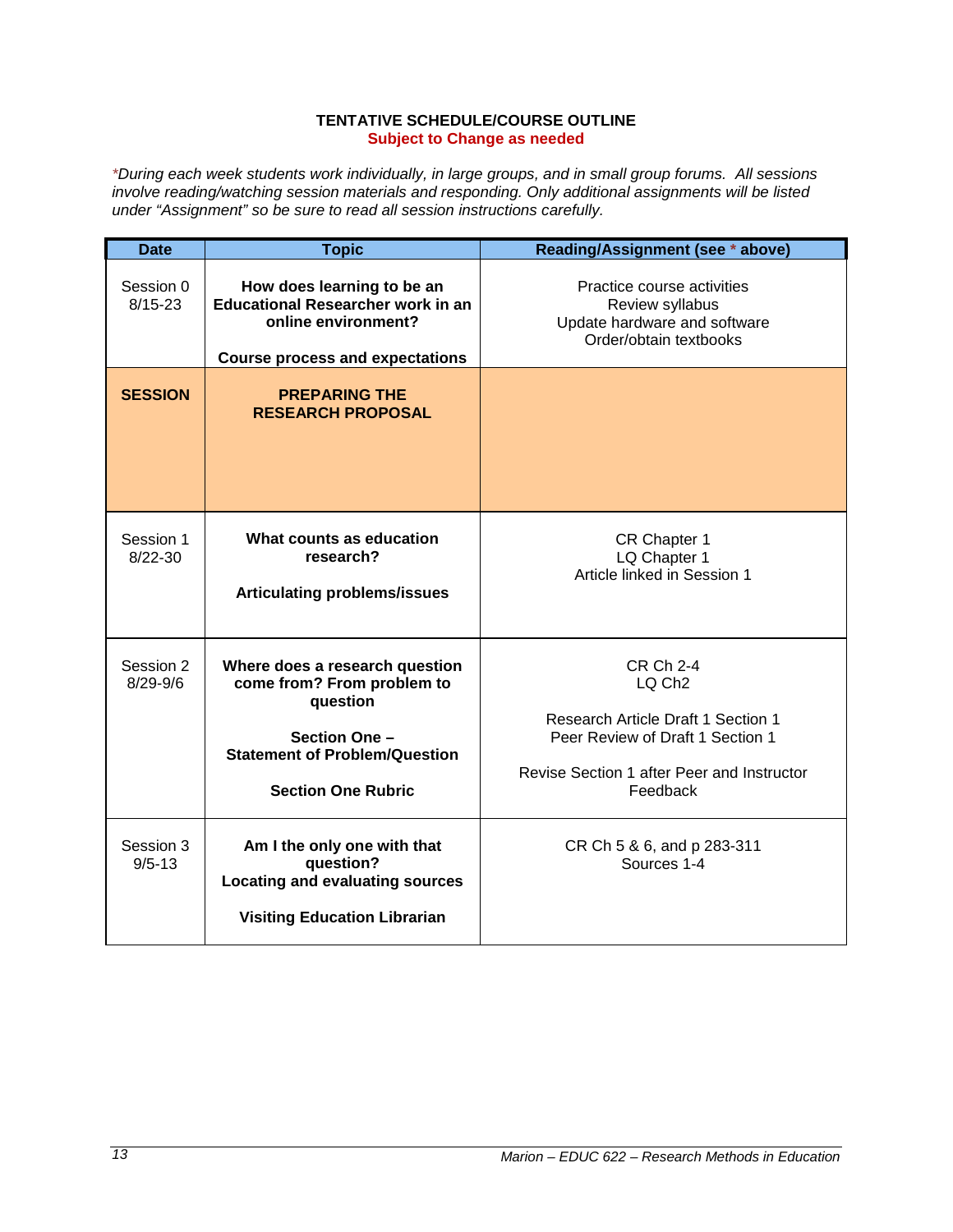| <b>Date</b>                 | <b>Topic</b>                                                                                                                                                                                                                                                                                           | Reading/Assignment (see * above)                                                                                                                                                                                                                                                              |
|-----------------------------|--------------------------------------------------------------------------------------------------------------------------------------------------------------------------------------------------------------------------------------------------------------------------------------------------------|-----------------------------------------------------------------------------------------------------------------------------------------------------------------------------------------------------------------------------------------------------------------------------------------------|
| Session 4<br>$9/12 - 20$    | How do I become part of the larger<br>conversation?<br>Looking for patterns and themes<br>Section Two-<br><b>Review of the Literature</b><br><b>Section Two Rubric</b>                                                                                                                                 | LQ Ch <sub>6</sub><br>Sources 5-8<br>Draft 1 Section 2<br>Peer Review - Draft 1 Section 2<br>Assign/choose research method<br>Create share sheet - Due 9/25                                                                                                                                   |
| Session 5<br>$9/19 - 27$    | ~CONSTRUCTION ZONE~<br><b>Literature Review</b>                                                                                                                                                                                                                                                        | Sources 9-10<br><b>Draft 2 Literature Review</b><br>Draft 3 Introduction                                                                                                                                                                                                                      |
| Session 6<br>$9/26 - 10/4$  | What are characteristics of various<br>research methods?<br>Section Three -<br><b>Methodology</b>                                                                                                                                                                                                      | LQ Ch 3 (minus - Permissions and Ethical Issues<br>section p. 63-69 and Fig. 3.6)<br>Share Sheet - 1 research method<br>Choose research method                                                                                                                                                |
| Session 7<br>$10/3 - 11$    | What data might help answer the<br>question?<br>Or what question might that data<br>answer?<br><b>Data Collection</b><br><b>Section Three Rubric</b>                                                                                                                                                   | LQ Ch 4<br>Draft 1 Section 3<br>Peer Review - Draft 1 Section 3<br>Coming up for Sessions 10 and 11<br>Over next two weeks, collect student data -<br>something you would collect as a normal course of<br>events - something you measure with numbers,<br>and some sort of text for analysis |
| Session 8<br>10/10-18       | <b>Ethical Principles of Research</b><br><b>Human Subjects Training</b><br><b>Institutional Review Board (IRB)</b><br>~CONSTRUCTION ZONE~<br><b>Draft Two Methodology - Section</b><br><b>Three</b><br><b>IRB Exempt Form</b><br>(Ask about Expedited Form<br><b>Alternative)</b><br><b>IRB Rubric</b> | LQ Permissions & Ethics pp.63-69 plus Figure 3.6<br>CITI (optional but advantageous)/ IRB Training<br><b>Example 1</b> Draft 2 Section 3<br><b>Draft IRB</b><br><b>Peer Review - Draft IRB</b><br>Revise IRB based on Peer Feedback                                                           |
| <b>SESSIONS</b><br>$9 - 12$ | <b>DEEP THINKING</b><br><b>DATA ANALYSIS &amp; CONCLUSIONS</b><br><b>CHAPTERS 4 &amp; 5</b>                                                                                                                                                                                                            |                                                                                                                                                                                                                                                                                               |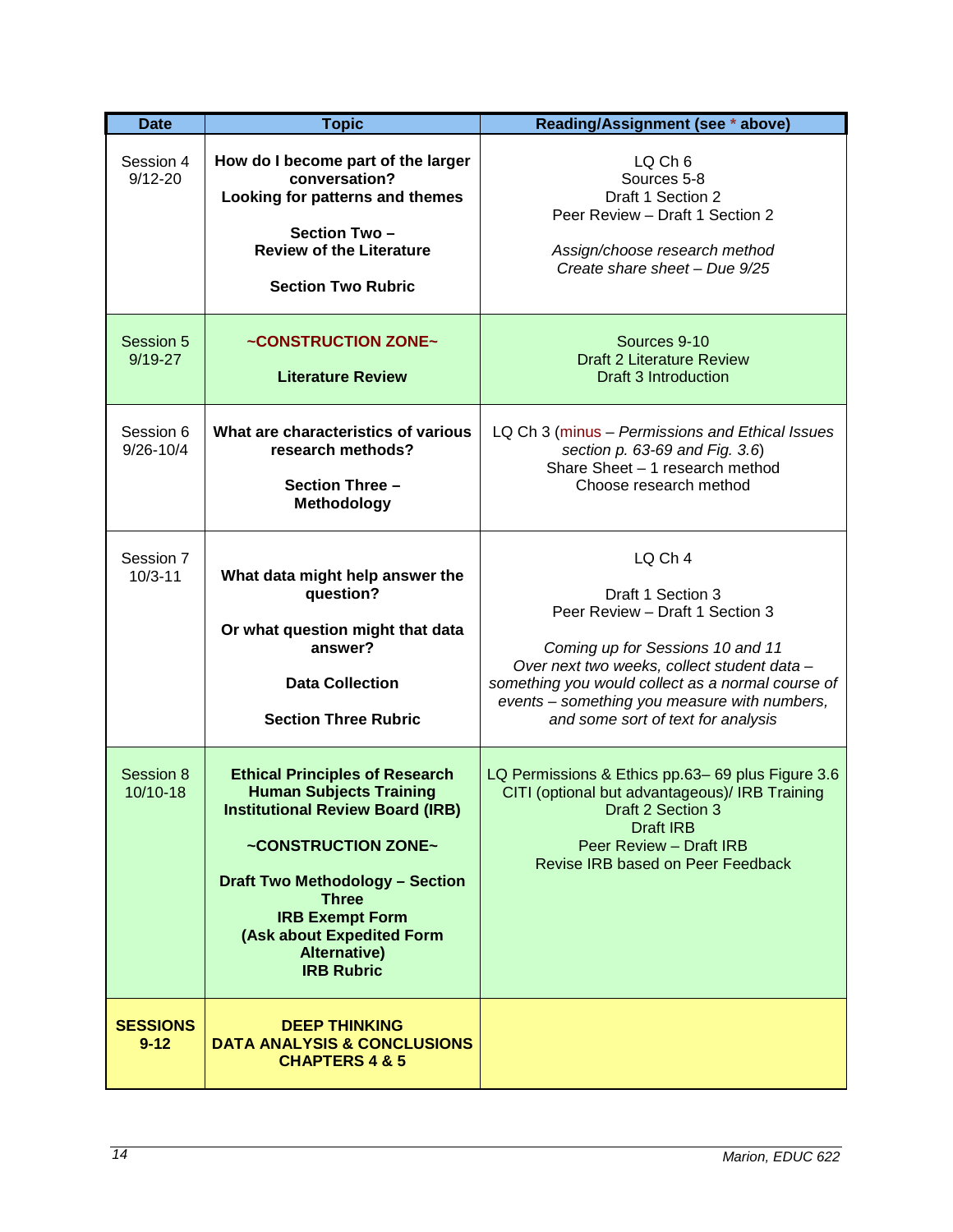| <b>Date</b>                 | <b>Topic</b>                                                                                                                                                                                                                                                                                                                                                                                                                                                 | Reading/Assignment (see * above)                                                                                                                                                                |
|-----------------------------|--------------------------------------------------------------------------------------------------------------------------------------------------------------------------------------------------------------------------------------------------------------------------------------------------------------------------------------------------------------------------------------------------------------------------------------------------------------|-------------------------------------------------------------------------------------------------------------------------------------------------------------------------------------------------|
| Session 9<br>10/17-25       | <b>Crafting measurement tools</b><br>How does organizing and<br>displaying data assist in analysis?<br>Asking good questions, making<br>good observations, recording what<br>we see/hear/experience                                                                                                                                                                                                                                                          | Readings on crafting tools and recording data<br>Create measurement tools<br>Reminder you need to have collected two forms of<br>data for Sessions 10 and 11 (Qualitative then<br>Quantitative) |
| Session 10<br>10/24-11/1    | How does organizing and<br>displaying data assist in analysis?<br><b>Qualitative Data Analysis</b><br><b>Displaying Data</b><br><b>Making Assertions</b>                                                                                                                                                                                                                                                                                                     | LO <sub>Ch</sub> 5<br>Data Analysis                                                                                                                                                             |
| Session 11<br>10/31-11/8    | How does organizing and<br>displaying data assist in analysis?<br><b>Quantitative Data Analysis</b><br><b>Displaying Data</b><br><b>Making Assertions</b>                                                                                                                                                                                                                                                                                                    | <b>CR Ch 15</b><br>Data Analysis                                                                                                                                                                |
| Session 12<br>$11/7 - 15$   | How do we make a case/claim<br>and back it with evidence?<br>What about counter-arguments?<br>How do we share the outcomes of<br>a project in a way that solves the<br>problem or answers the question?<br>Section Four - Findings / Making a<br>case or Outlining a Project<br><b>Outcome</b><br>What are the implications of<br>findings/outcomes?<br>On the field? On practice?<br>Section Five - Implications - So<br>what?<br><b>Section 4/5 Rubric</b> | CR Ch 7-10 & Conclusions pp. 244-248<br>Draft 1 Section 4 & 5<br>Peer Review Draft 1 Section 4/5                                                                                                |
| <b>SESSION</b><br>$13 - 14$ | <b>PUTTING YOUR</b><br><b>CRITICAL EYE TO WORK</b><br><b>ARTICLE REVIEW</b>                                                                                                                                                                                                                                                                                                                                                                                  |                                                                                                                                                                                                 |